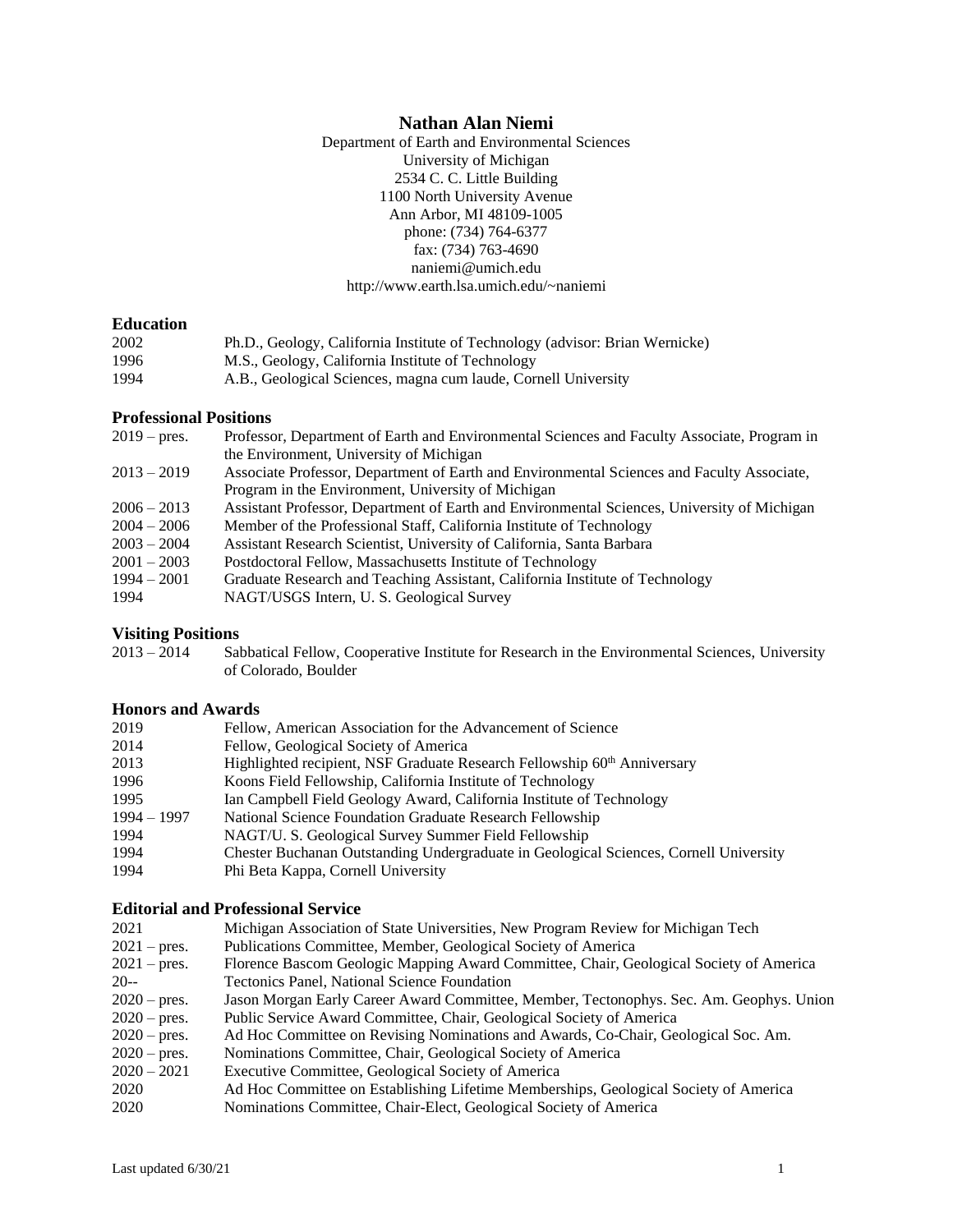| 2020           | GSA CARES Committee, Member, Geological Society of America                                      |
|----------------|-------------------------------------------------------------------------------------------------|
| 2020           | Convener, SZ4D Landscapes and Seascapes session, Geological Society of America Ann. Meeting     |
| 2020           | Outstanding Paper Award Committee, Chair, Structural Geology and Tectonics, Geol. Soc. Am.      |
| $2019 - pres.$ | Subduction Zones in 4 Dimensions (SZ4D) Landscapes and Seascapes Working Group Member           |
| $2019 - 2021$  | Doris M Curtis Memorial Fund for Women in Science Selection Committee, Geol. Soc. Am.           |
| $2018 - pres.$ | Councilor, Geological Society of America                                                        |
| $2018 - 2021$  | Graduate Research Grants Committee, Member, Geological Society of America                       |
| $2018 - 2019$  | Outstanding Paper Award Committee Member, Structural Geology and Tectonics, Geol. Soc. Am.      |
| 2017           | Graduate Research Grants Committee, Alternate, Geological Society of America                    |
| $2015 - 2018$  | Editorial Board, Geological Magazine                                                            |
| $2015 - 2016$  | U. S. G. S. External Evaluation Committee, Southern California Earthquake Center                |
| 2015           | Virtual Options Advisory Group, American Geophysical Union Fall Meeting                         |
| 2014           | Co-convener, Field Education and Support by the UNAVCO GAGE Facility workshop                   |
| $2010 - 2016$  | Judge, Outstanding Student Poster Awards, AGU Fall Meeting, Tectonophysics Section              |
| $2014 - 2018$  | Editor, Tectonics                                                                               |
| $2012 - 2013$  | Co-convener, EarthScope National Meeting, 2013                                                  |
| $2010 - 2013$  | Associate Editor, Tectonics                                                                     |
| 2013           | Co-convener, Evolution of the Qinghai-Tibet Plateau, Joint GSA/GSC meeting in China             |
| $20 -$         | Tectonics Panel, National Science Foundation                                                    |
| 2012           | Southern California Earthquake Center Community Fault Model Ver. 4 Working Group                |
| 2010           | Co-convener, Raising a Plateau From Earthquakes, Basins, and Fold-Thrust Belts, AGU Fall Mtg    |
| 2010           | Workshop, Future directions for NSF-sponsored geoscience research in the Himalaya/Tibet         |
| $20 -$         | EarthScope Panel, National Science Foundation                                                   |
| 2008           | Workshop, Testing the extensional detachment paradigm: Scientific drilling in the Sevier Desert |
| 2008           | Co-convener, Pardee Keynote Symposium, Geological Society of America Annual Meeting             |
| 2007           | Teaching with GeoPads, Science Education Resource Center workshop and web site development      |
| $20 -$         | Tectonics Panel, National Science Foundation                                                    |
| 2005           | Invited Panelist, NSF Plate Boundary Observatory Siting Committee Review Panel                  |
| $2004 - 2006$  | Southern California Earthquake Center Community Fault Model Ver. 3 Working Group                |
| $2004 - 2006$  | Southern California Earthquake Center Community Geologic Vertical Motion Map Working Grp        |
| $2004 - 2005$  | Member, Existing GPS Networks Working Group, Plate Boundary Observatory                         |
| 2004           | Co-convener, The Cordillera, from the Canada Basin to Southern Sierra Nevada and Basin and      |
|                | Range, GSA Annual Meeting                                                                       |
| 2004           | Participant, SCEC Workshop, Geographical Mapping, Visualization and Information Systems         |
| 2000           | Field trip co-leader, Reconstruction of Basin and Range extension and westward motion of the    |
|                | Sierra Nevada block, associated with the GSA Annual Meeting                                     |

# **Professional Consulting**

| 2015 | Scientific review, 1 chapter, <i>Discovering GIS and ArcGIS</i> , textbook                                |
|------|-----------------------------------------------------------------------------------------------------------|
| 2010 | Scientific review, 4 chapters, <i>Glencoe Physical Science with Earth Science</i> , textbook              |
| 2010 | Science Illustrated magazine, reviewed article on how fast mountains grow.                                |
| 2007 | Co-leader Shell Geology and Geophysics Working Group Conference field trips, Wyoming.                     |
| 2006 | Cambridge Scientific Abstracts GeoRef Figures and Tables search, beta testing.                            |
| 2006 | Scientific review, 2 chapters, <i>Earth Science: Geology, the Environment and the Universe</i> , textbook |

# **University Service**

| 2021          | Chair, LSA Nominating Committee                                              |
|---------------|------------------------------------------------------------------------------|
| $2020 - 2021$ | Chair, Launch Committee, Matthew Soellner, Chemistry                         |
| 2012          | Data management profile and interview, Pilot Study, University Library       |
| 2009          | Participant, Capstone Brown Bag, The Capstone Experience                     |
| 2009          | Panelist, Preparing Future Faculty, Center for Learning and Teaching Seminar |
| 2007          | Reviewer, CRLT Players New Faculty Orientation Skit                          |
| 2007          | Panelist, Preparing Future Faculty, Center for Learning and Teaching Seminar |
| $2006 - 2011$ | University Member Representative, University NAVSTAR Consortium              |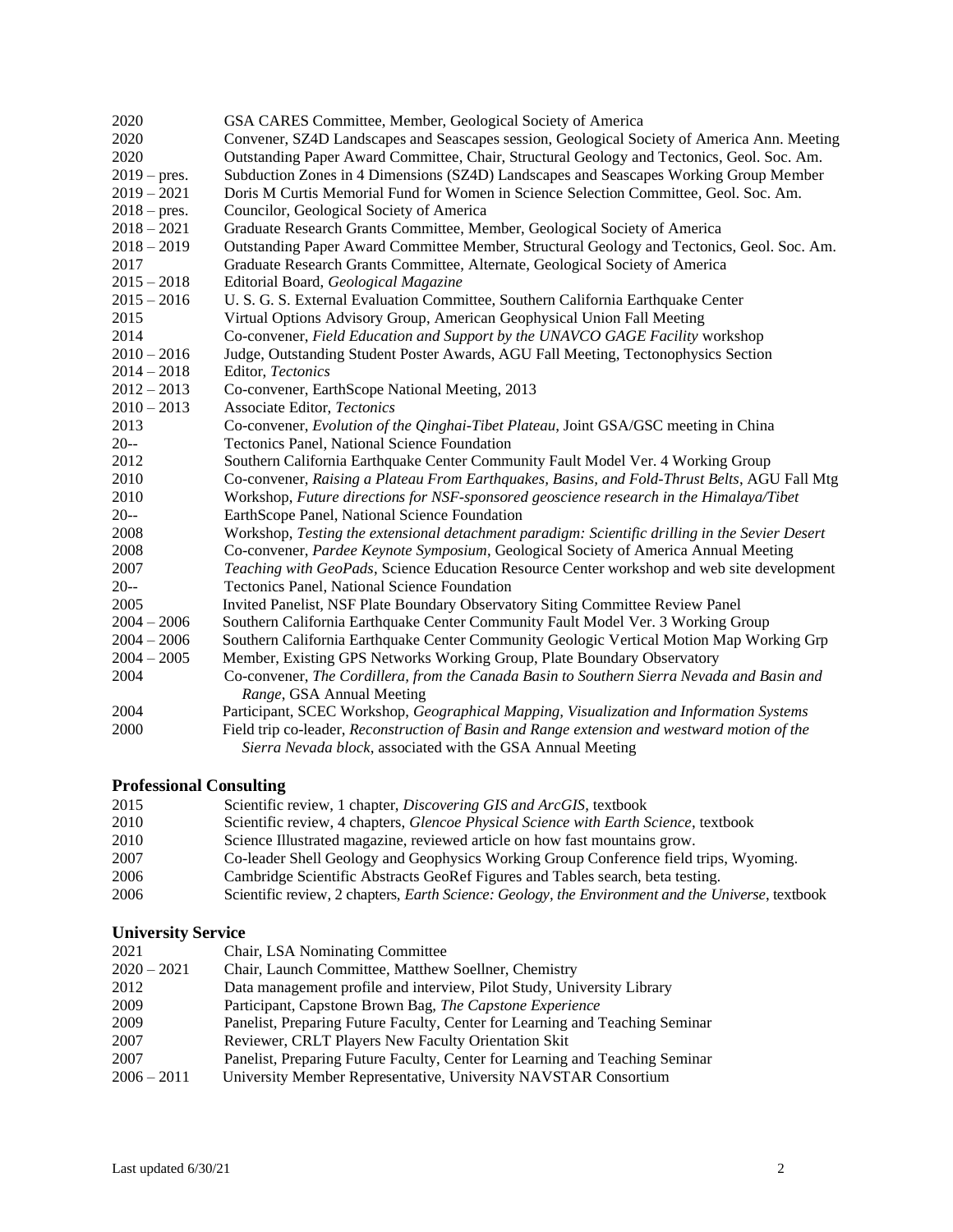#### **Departmental Service**

- 2019 pres. Strategic planning committee
- 2018 pres. Faculty mentor to assistant professor Sierra Petersen
- 2018 2019 Faculty search committee, Earth and Environmental Sciences<br>2017 2018 Department Executive Committee
- 2017 2018 Department Executive Committee<br>2015 2016 Chair, Faculty search committee, F
- Chair, Faculty search committee, Earth and Environmental Sciences
- 2014 Chair, E. A. Hetland Assistant to Associate Tenure Review Panel<br>2013 pres. Director, Camp Davis Rocky Mountain Field Station
- 2013 pres. Director, Camp Davis Rocky Mountain Field Station
- Faculty search committee, Earth and Environmental Sciences
- 2010 2013 Web design and redevelopment committee
- 2008 2013 Sigma Gamma Epsilon faculty advisor
- 2007 2013 Alumni newsletter production/editor
- 2008 2011 Alumni affairs committee
- 2007 Alumni affairs and Michigan Difference Campaign
- 2007 2008 Ad-hoc Committee on Revising the Undergraduate Curriculum
- 2006 2008 Undergraduate Curriculum Committee
- 2006 Awards and Nominations Committee

### **Invited Lectures & Talks**

| 2019 | Fall GSA Meeting, Phoenix                                                  |
|------|----------------------------------------------------------------------------|
| 2017 | Fall AGU Meeting, New Orleans                                              |
|      | University of Illinois                                                     |
| 2016 | University of Windsor                                                      |
| 2015 | Purdue University                                                          |
| 2014 | Field Education and Support by the UNAVCO GAGE Facility Workshop           |
|      | Northern Illinois University                                               |
|      | Colorado School of Mines                                                   |
|      | <b>UNAVCO Annual Science Workshop</b>                                      |
| 2013 | University of Colorado, Boulder                                            |
|      | Institute for Earth Environment, Chinese Academy of Sciences, Xi'an        |
| 2011 | University of Washington                                                   |
|      | University of Texas, Dallas                                                |
| 2010 | Fall AGU Meeting, San Francisco                                            |
| 2009 | University of New Mexico                                                   |
| 2008 | University of Kansas                                                       |
|      | ICDP Workshop, Scientific drilling in the Sevier Desert Basin              |
| 2006 | Fall AGU Meeting, San Francisco                                            |
|      | <b>Bowling Green State University</b>                                      |
| 2005 | Fall AGU Meeting, San Francisco                                            |
|      | <b>Boston College</b>                                                      |
|      | University of Michigan                                                     |
|      | University of North Carolina, Chapel Hill                                  |
|      | University of California, Santa Cruz                                       |
| 2004 | California Institute of Technology                                         |
|      | University of Arizona                                                      |
|      | University of Calgary                                                      |
|      | University of Maryland, College Park                                       |
|      | SCEC Workshop, Geographical Mapping, Visualization and Information Systems |
| 2003 | University of California, Santa Barbara                                    |
| 2001 | Massachusetts Institute of Technology                                      |
| 2000 | GSA Annual Meeting, Reno, NV                                               |

#### **Education, Broader Impacts and Community Outreach**

2021 Facilitator - *Graduate student onboarding courses: Exposing the hidden curriculum to help your*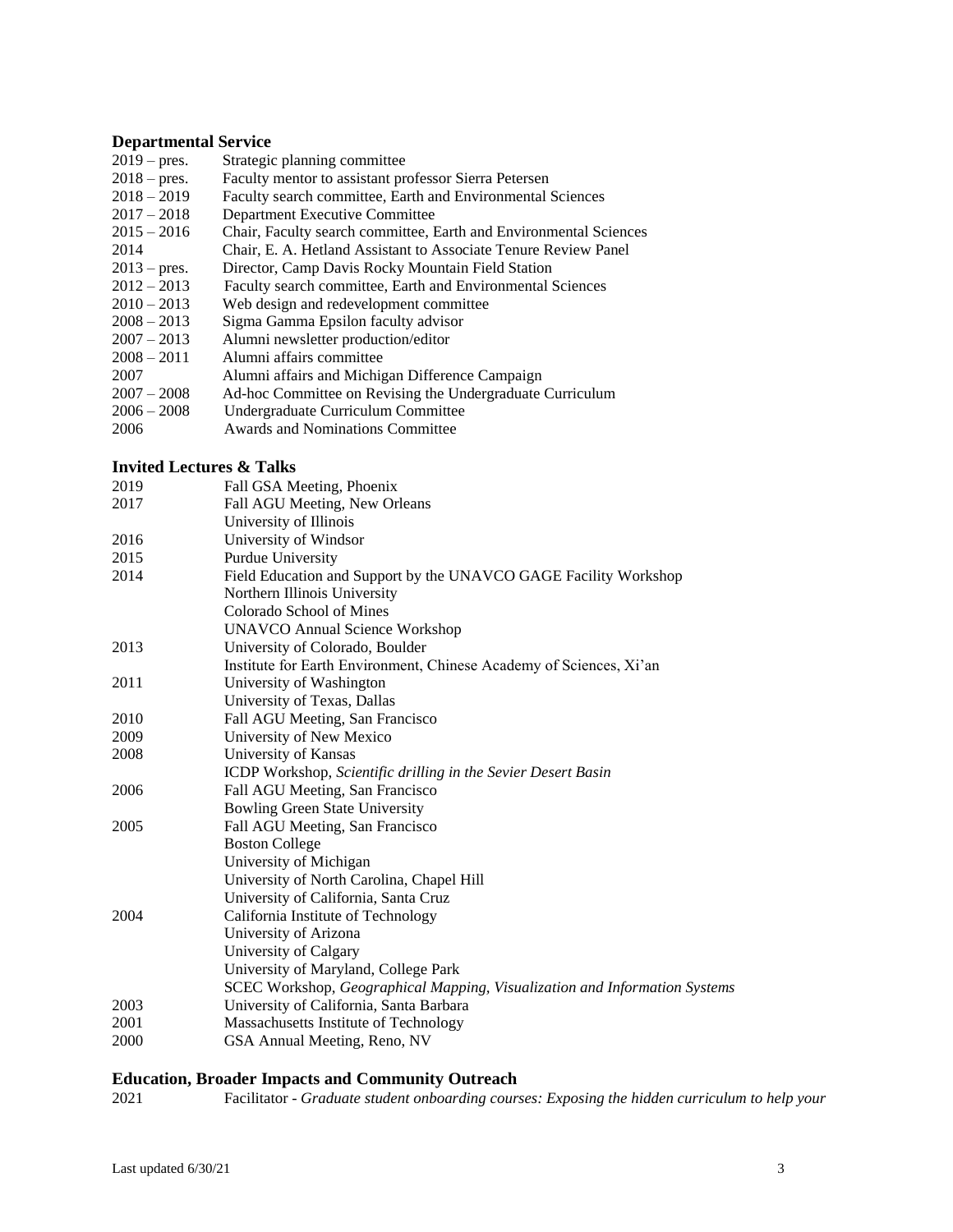|               | <i>students succeed</i> – National Association of Geoscience Teachers Webinar                      |
|---------------|----------------------------------------------------------------------------------------------------|
| 2019          | Media interview, Ridgecrest, CA, earthquake, Detroit 7 TV, NPR, Las Vegas Review Journal           |
| $2018 - 2019$ | Coach, Slauson Middle School Science Olympiad Team, Dynamic Planet event                           |
| 2018          | Exemplary Teaching Activities Award from the National Association of Geoscience Teachers for       |
|               | two field-based teaching activities that use terrestrial laser scanning                            |
| 2017          | Leader, International student field trip on geology of New Zealand (22 students, three weeks)      |
| $2014 - 2017$ | Development of a planetarium-based movie on plate tectonics for elementary school students         |
| 2015          | Summer School for 32 grad. students, Mountain Ranges and High Plateaus, Jackson, WY                |
| 2011          | Summer School for 30 grad. students, Mountain Ranges and High Plateaus, Jackson, WY                |
| 2010          | Co-leader, Spring geological field trip to the southwestern United States (28 students, two weeks) |
| 2007          | Co-leader, Spring geological field trip to the southwestern United States (32 students, two weeks) |
| 2005          | Big Ideas, interview and contributions to a PBS documentary on Yucca Mountain                      |
| 2005          | Ask-A-Scientist Night, Hillview Middle School, Whittier, CA                                        |
| 2003          | Presentations to elementary school groups on earthquake preparedness at UC Santa Barbara           |

## **Courses Taught**

| Year | <b>Term</b> | Course               | <b>Format</b> | <b>Title</b>                       | <b>Credits</b>           | <b>Students</b> | Q1                       | $\bf Q2$                 |
|------|-------------|----------------------|---------------|------------------------------------|--------------------------|-----------------|--------------------------|--------------------------|
| 2021 | Su          | Earth 441            | Virtual       | <b>Field Project</b>               | 1                        | 33              |                          |                          |
| 2021 | Su          | Earth 440            | Field         | <b>Field Geology Methods</b>       | 5                        | 20              |                          |                          |
| 2021 | W           | Earth 495            | Virtual       | Methods in Research/Nat. Sci       | $\mathbf{1}$             | $16(21*)$       | 4.9                      | 4.9                      |
| 2021 | W           | Earth 408            | Virtual       | Intro. GIS Earth Sciences          | 3                        | 40              | 4.8                      | 5.0                      |
| 2020 | Su          | Earth 496            | Virtual       | <b>Field Geology Methods</b>       | 5                        | 40              | 2.2                      | 4.6                      |
| 2020 | W           | Earth 408            | Lecture       | Intro. GIS Earth Sciences          | 3                        | 37              | 4.9                      | 5.0                      |
| 2020 | W           | Earth 495            | Seminar       | Methods in Research/Nat. Sci.      | $\mathbf{1}$             | $18(25*)$       | 4.7                      | 4.7                      |
| 2020 | W           | Earth 525            | Lecture       | Tectonophysics                     | $\overline{c}$           | 6               |                          |                          |
| 2019 | Su          | Earth 440            | Field         | <b>Field Geology</b>               | 5                        | 22              | 3.2                      | 4.8                      |
| 2018 | ${\bf F}$   | Earth 408            | Lecture       | Intro. GIS Earth Sciences          | 3                        | 29              | 4.7                      | 4.8                      |
| 2018 | Su          | Earth 116            | Field         | Intro Geology Rocky Mountains      | $\overline{c}$           | 17              | 3.0                      | 4.4                      |
| 2018 | Su          | Earth 440            | Field         | <b>Field Geology</b>               | $\overline{4}$           | 20              | 4.4                      | 4.8                      |
| 2018 | W           | Earth 408            | Lecture       | Intro. GIS Earth Sciences          | 3                        | 40              | 4.56                     | 4.88                     |
| 2018 | W           | Earth 495            | Seminar       | Methods in Research/Nat. Sci.      | $\mathbf{1}$             | $7(10*)$        | 4.75                     | 5.00                     |
| 2018 | W           | Earth 525            | Lecture       | Tectonophysics                     | $\overline{2}$           | 4               | 4.00                     | 5.00                     |
| 2017 | Su          | Earth 440            | Field         | <b>Field Geology</b>               | 5                        | 15              | 4.22                     | 4.78                     |
| 2017 | W           | Earth 408            | Lecture       | Intro. GIS Earth Sciences          | 3                        | 31              | 4.25                     | 4.83                     |
| 2017 | W           | Earth 495            | Seminar       | Methods in Research/Nat. Sci.      | 1                        | $18(22*)$       | $\overline{a}$           | $\blacksquare$           |
| 2017 | W           | Earth 434            | Seminar       | Earth, Energy Env in New Zealand   | 1                        | $17(22\dagger)$ | ÷,                       | $\overline{\phantom{a}}$ |
| 2017 | W           | Earth 534            | Seminar       | GTS Graduate Seminar (organizer)   | 1                        | $4(20*)$        | $\overline{\phantom{a}}$ | $\overline{\phantom{a}}$ |
| 2016 | Su          | Earth 440            | Field         | <b>Field Geology</b>               | 5                        | 16              | 5.00                     | 5.00                     |
| 2016 | W           | Earth 495            | Seminar       | Methods in Research/Nat. Sci.      | $\mathbf{1}$             | 13              | 4.00                     | 5.00                     |
| 2016 | W           | Earth 408            | Lecture       | Intro. GIS Earth Sciences          | 3                        | 24              | 4.88                     | 4.67                     |
| 2015 | Su          | Earth 440            | Field         | <b>Field Geology</b>               | 5                        | 20              | 4.17                     | 4.67                     |
| 2015 | W           | Earth 495            | Seminar       | Methods in Research/Nat. Sci.      | $\mathbf{1}$             | $26(31*)$       | 4.11                     | 4.85                     |
| 2015 | W           | Earth 408            | Lecture       | Intro. GIS Earth Sciences          | 3                        | 26              | 4.75                     | 4.90                     |
| 2014 | Su          | Earth 441            | Field         | <b>Field Project</b>               | 1                        | 3               | $\equiv$                 |                          |
| 2014 | Su          | Earth440             | Field         | <b>Field Geology</b>               | 3                        | 22              | 3.75                     | 4.94                     |
| 2013 | Su          | Earth 441            | Field         | <b>Field Project</b>               | $\mathbf{1}$             | $6\,$           | $\overline{\phantom{0}}$ |                          |
| 2013 | Su          | Earth440             | Field         | <b>Field Geology</b>               | 3                        | 21              | 4.67                     | 4.67                     |
| 2013 | W           | Earth <sub>351</sub> | Lecture       | <b>Structural Geology</b>          | $\overline{\mathcal{L}}$ | 28              | 4.64                     | 4.75                     |
| 2012 | ${\bf F}$   | Earth <sub>525</sub> | Lecture       | Tectonophysics                     | 1                        | 9               | 4.60                     | 4.75                     |
| 2012 | ${\bf F}$   | Earth495             | Lecture       | Methods in Research/Nat. Sci.      | $\mathbf{1}$             | 28 (39*)        | 4.00                     | 4.77                     |
| 2012 | Su          | Earth441             | Field         | <b>Field Project</b>               | $\mathbf{1}$             | 6               | 4.50                     | 5.00                     |
| 2012 | Su          | Earth440             | Field         | <b>Field Geology</b>               | 2.5                      | 20              | 4.54                     | 4.92                     |
| 2011 | $\mathbf F$ | GS531                | Lecture       | Methods in Research/Nat. Sci.      | $\mathbf{1}$             | $31(55*)$       | 3.94                     | 4.89                     |
| 2011 | $\mathbf F$ | GS351/451            | Lecture       | Structural Geology/Earth Structure | 4/3                      | 27/4            | 3.81                     | 4.00                     |
| 2011 | Su          | GS441                | Field         | <b>Field Project</b>               | $\mathbf{1}$             | 7               | 4.00                     | 5.00                     |
| 2011 | Su          | GS440                | Field         | <b>Field Geology</b>               | 4                        | 18              | 4.17                     | 4.83                     |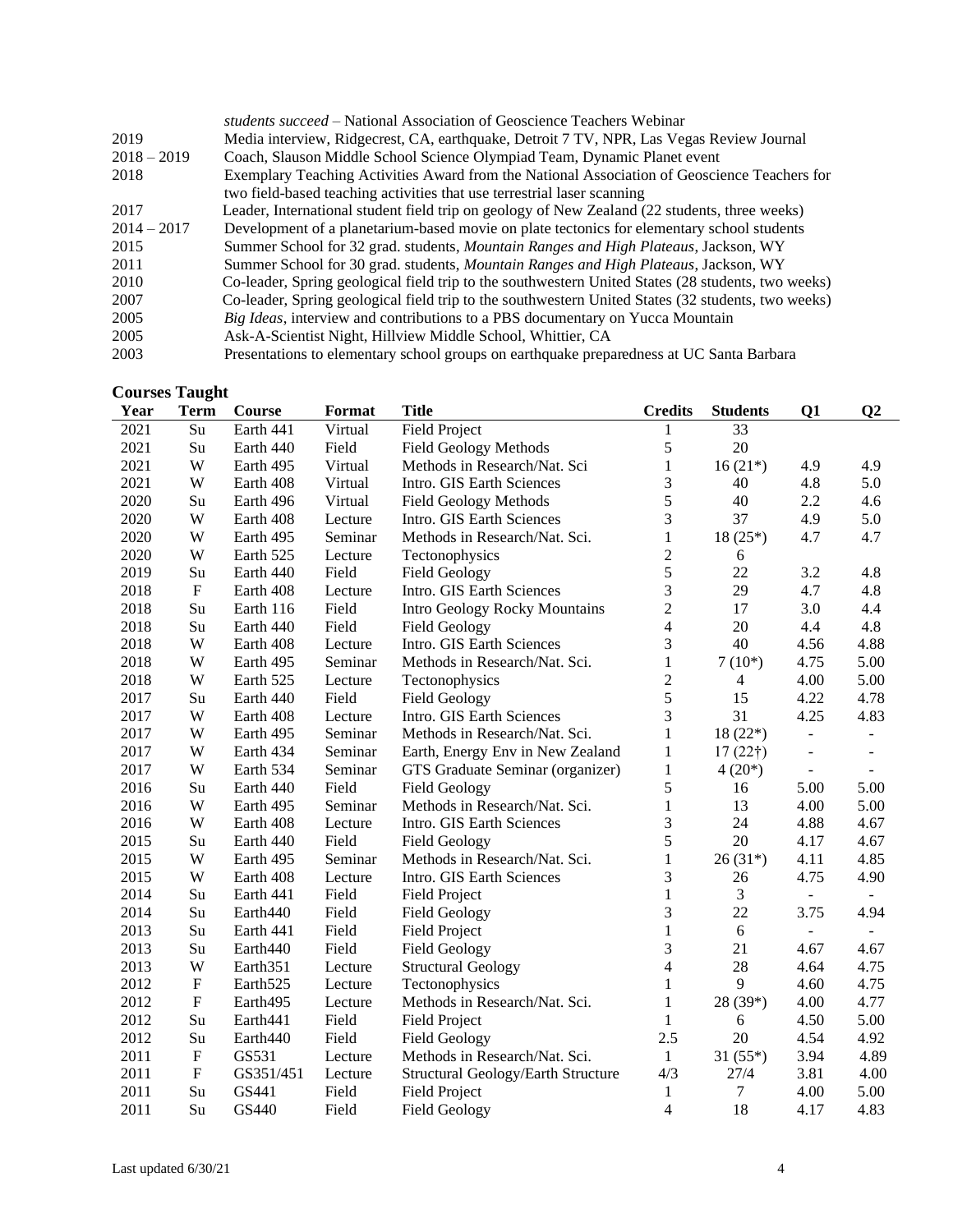| 2011 | W  | GS305     | Lecture | Earth's Surface and Sediments             | 4   | 38        | 3.94 | 4.42 |
|------|----|-----------|---------|-------------------------------------------|-----|-----------|------|------|
| 2010 | Su | GS440     | Field   | <b>Field Geology</b>                      | 4.5 | 12        | 4.81 | 4.50 |
| 2010 | W  | GS351/451 | Lecture | <b>Structural Geology/Earth Structure</b> | 4/3 | 14/3      | 4.38 | 4.71 |
| 2010 | W  | GS490     | Honors  | Geology Honors                            | 2   |           |      |      |
| 2010 | W  | GS436     | Seminar | Field Studies - Stratigraphy <sup>†</sup> |     | $19(28*)$ |      |      |
| 2009 | F  | GS490     | Honors  | Geology Honors                            |     |           |      |      |
| 2009 | Su | GS440     | Field   | <b>Field Geology</b>                      | 5   | 21        | 4.79 | 4.59 |
| 2009 | W  | GS107 002 | Lecture | Volcanoes & Earthquakes                   |     | 134       | 4.13 | 4.48 |
| 2009 | W  | GS107 001 | Lecture | Volcanoes & Earthquakes                   |     | 107       | 4.14 | 4.69 |
| 2009 | W  | GS351/451 | Lecture | <b>Structural Geology</b>                 | 4/3 | 20/3      | 4.25 | 4.75 |
| 2008 | F  | GS525     | Lecture | Tectonophysics                            |     | 5         | 4.33 | 4.88 |
| 2008 | Su | GS440     | Field   | <b>Field Geology</b>                      | 6   | 11        | 4.86 | 4.94 |
| 2008 | W  | GS351/451 | Lecture | Structural Geology/Earth Structure        | 4/3 | 23/3      | 4.22 | 4.36 |
| 2008 | W  | GS490     | Honors  | Geology Honors                            | 2   | 2         |      |      |
| 2007 | F  | GS490     | Honors  | Geology Honors                            | 2   |           |      |      |
| 2007 | Su | GS440     | Field   | <b>Field Geology</b>                      | 4   | 18        | 4.68 | 4.75 |
| 2007 | W  | GS351/451 | Lecture | Structural Geology/Earth Structure        | 4/3 | 19/1      | 4.17 | 4.50 |
| 2007 | W  | GS490     | Honors  | Geology Honors                            | 2   |           |      |      |
| 2007 | W  | GS534     | Seminar | Geophysics, Tectonics, Structure          |     | $4(10^*)$ |      |      |
| 2007 | W  | GS536     | Seminar | Stratigraphy, Sedimentol., Paleo.         |     | $(32*)$   |      |      |
| 2006 | Su | GS440     | Field   | <b>Field Geology</b>                      | 2   | 12        | 4.00 | 4.08 |
| 2006 | W  | GS351/451 | Lecture | Structural Geology/Earth Structure        | 4/3 | 12/1      | 3.90 | 4.17 |

\*Number including postdoctoral scholars, graduate and/or undergraduate students who attended but did/could not enroll. †Total participation in field trip (number before parentheses recognizes number enrolled in trip course)

‡The course evaluation process and questions were changed between W2018 and Su2018.

# **Research Grants**

#### **Active Grants**

| $2021 - 2024$      | 3 years. \$424,751. National Science Foundation: Collaborative Research: From subduction to<br>suture: testing collisional stage and lithospheric strength as controls on orogenic structure in the |
|--------------------|-----------------------------------------------------------------------------------------------------------------------------------------------------------------------------------------------------|
|                    | Caucasus, $P.I. - N. A. Niemi.$                                                                                                                                                                     |
| $2016 - 2018$      | 2 years. \$77,704. College of Literature, Sciences, and the Arts Associate Professor Support Fund:<br>Development of the monazite (U-Th-Sm)/He thermochronometer for routine application to         |
|                    | geological studies. $P.I. - N. A. Niemi.$ (ongoing under no-cost extension)                                                                                                                         |
| $2015 - 2018$      | 3 years. \$319,354. National Science Foundation. Collaborative Research: A structural,                                                                                                              |
|                    | thermochronologic, and provenance investigation of a hypothesized transition from subduction to                                                                                                     |
|                    | slab breakoff in the Greater Caucasus. P.I. - N. A. Niemi. (ongoing under no-cost extension)                                                                                                        |
| <b>Past Grants</b> |                                                                                                                                                                                                     |
| $2019 - 2020$      | 1 year. \$27,000. U.S. Geological Survey EDMAP Program: Geologic Map of the Titus Canyon                                                                                                            |
|                    | Formation, Death Valley National Park. P.I. - N. A. Niemi.                                                                                                                                          |
| $2012 - 2018$      | 5 years. \$509,997. National Science Foundation. CAREER: Paleotopography using clumped                                                                                                              |
|                    | isotopes in the Basin and Range: Refining the three-dimensional evolution of a continental                                                                                                          |
|                    | extensional province. $P.I - N.A.$ Niemi.                                                                                                                                                           |
| $2015 - 2016$      | 1 year. \$5325. Faculty I ITC Grant. Collecting and visualizing three-dimensional data using                                                                                                        |
|                    | Structure from Motion technology. P. I. $- N$ . A. Niemi.                                                                                                                                           |
| $2015 - 2016$      | 1 year. \$4800. Faculty I ITC Grant. Camp Davis Computing Resources. P.I. - N. A. Niemi.                                                                                                            |
| $2012 - 2017$      | 3 years. \$685,383. National Science Foundation. Collaborative Research: Growth of the Tibetan                                                                                                      |
|                    | Plateau and Eastern Asia Climate: Clues to Understanding the Hydrological Cycle. P.I.s – M. K.                                                                                                      |
|                    | Clark, N. A. Niemi.                                                                                                                                                                                 |
| $2009 - 2012$      | 3 years. \$322,553. National Science Foundation. Collaborative Research: Growth of the Tibetan                                                                                                      |
|                    | Plateau and Eastern Asia Climate: Clues to Understanding the Hydrological Cycle. P.I.s – M. K.<br>Clark, N. A. Niemi.                                                                               |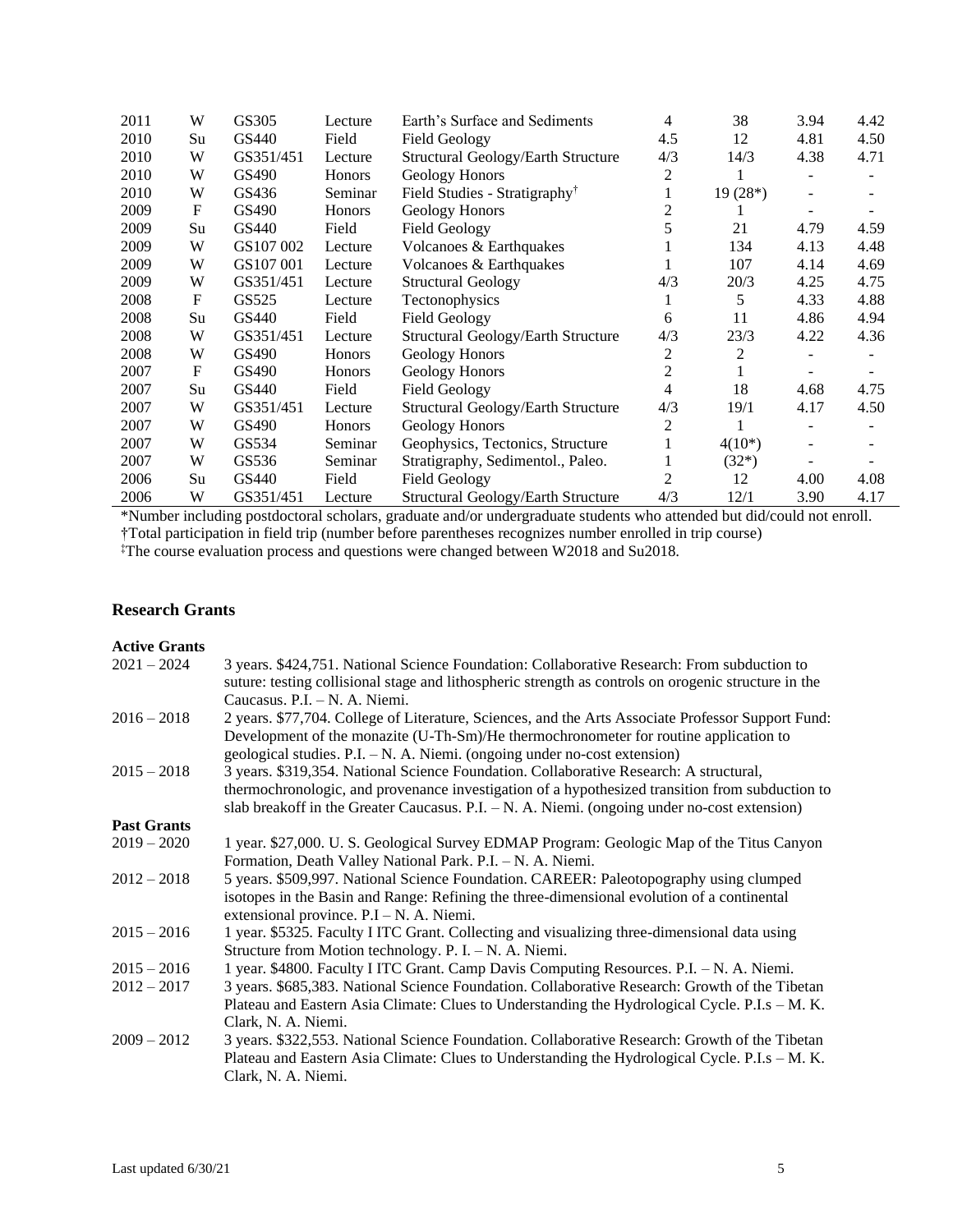| $2008 - 2011$ | 3 years. \$268,000. National Science Foundation. Collaborative Research: Magnitude and timing of    |
|---------------|-----------------------------------------------------------------------------------------------------|
|               | shortening in the Greater Caucasus: Locus of Late Cenozoic Arabia-Eurasia convergence? P.I. -       |
|               | N. A. Niemi.                                                                                        |
| $2006 - 2007$ | 2 years. \$75,622. Civilian Research and Development Fund. Tectonic deformation in Azerbaijan;      |
|               | timing of the Arabia-Eurasia collision and development of the Caspian Sea.                          |
|               | P.I.s – N. A. Niemi, A. A. Bayramov, I. R. Murtuzayev.                                              |
| 2006          | 1 year. \$40,000. Southern California Earthquake Center. Development of the SCEC Community          |
|               | Vertical Motion Map. P.I.s - M. Oskin, T. Rockwell, N. Niemi.                                       |
| 2005          | 1 year. \$19,035. Southern California Earthquake Center. Development and integration of the         |
|               | SCEC Community Vertical Motion Map. P.I.s - M. Oskin, T. Rockwell, and N. Niemi                     |
| 2004          | 1 year. \$16,137. Southern California Earthquake Center. Seismic hazard assessment of urban fault-  |
|               | related uplifts from quantitative geomorphology. $P.I.s - N$ . Niemi and M. Oskin.                  |
| 2004          | 1 year. \$10,000. Southern California Earthquake Center. Implementation of the SCEC Community       |
|               | Vertical Motion Map. P.I.s - M. Oskin, T. Rockwell, and N. Niemi                                    |
| 2003          | 1 year + no-cost extension. \$126,490. National Science Foundation. Paleotopography of an           |
|               | evolving extensional orogen, the central Basin and Range, western United States. $P.I. - N. Niemi.$ |
| $2003 - 2006$ | 3 years + no-cost extension. \$235,252. National Science Foundation. Uplift and exhumation along    |
|               | the San Andreas fault zone; an empirical investigation of transpression.                            |
|               | P.I.s – J. Spotila, R. Brady, and M. House. Co-I. N. Niemi.                                         |
|               |                                                                                                     |

## **Graduate Students Advised or Co-advised**

| Kevin Ortiz<br>$2016 - \text{pres.}$ | Paleoelevation of the Axhandle Basin, San Pitch Mountains, Utah, MS student                                                                   |
|--------------------------------------|-----------------------------------------------------------------------------------------------------------------------------------------------|
| Nikolas Midttun<br>$2016$ – pres.    | Eocene extension in the northern Basin and Range, PhD candidate                                                                               |
| Alexander Tye                        | Cenozoic tectonic evolution of the Greater Caucasus Mountains                                                                                 |
| Ph. D. 2019                          | Assistant Professor, Dixie State University, Utah                                                                                             |
| Alyssa Abbey                         | Assessing Rio Grande rift development and exhumation in the southern Rocky                                                                    |
| Ph.D. 2018                           | Mountains using techniques in low-temperature thermochronometry                                                                               |
|                                      | Assistant Professor, California State University, Long Beach                                                                                  |
| Petr Yakovlev                        | Evolution oft he Indo-Asian orogen: Insights from the deformation of northern Tibet,                                                          |
| Ph.D. 2015                           | <i>mass balance calculations, and volcanic geochemistry.</i> Co-advised with Marin Clark.<br>Geoscience and Data Specialist, U. S. Government |
| Lydia Staisch                        | The tectonic evolution of the Hoh Xil Basin and Kunlun Shan: implications for the                                                             |
| Ph.D. 2014                           | uplift history of the northern Tibetan Plateau. Co-advised with Marin Clark.                                                                  |
|                                      | Research Geologist, GMEG Science Center, U. S. Geological Survey                                                                              |
| Alex Lechler                         | The Cenozoic paleoelevation and paleogeographic history of the southwestern U.S.                                                              |
| Ph.D. 2011                           | Cordillera: a combined sedimentologic and isotopic approach.<br>Associate Professor, Pacific Lutheran University                              |
| Boris Aydeev                         | Tectonics of the Greater Caucasus and the Arabia-Eurasia orogen.                                                                              |
| Ph.D. 2011                           | Deceased.                                                                                                                                     |

# **Postdoctoral Scholars Advised or Co-advised**

| Kendra Murray |               | $2016 - 2018$ Detrital apatite thermochronology and monazite (U-Th-Sm)/He dating                                         |
|---------------|---------------|--------------------------------------------------------------------------------------------------------------------------|
|               |               | Assistant Professor, Idaho State University                                                                              |
| Eric Portenga | 2016–2017     | Landslide modulated erosion rates in the Santa Monica Mountains, CA<br>Assistant Professor, Eastern Michigan University  |
| Tim Stahl     | 2015–2017     | Paleoseismology of the Sevier Desert (NSF Postdoctoral Fellow)<br>Senior Lecturer, University of Canterbury, New Zealand |
| Brice Lacroix | $2013 - 2015$ | Clumped isotopes and paleoaltimetry of the western United States<br>Assistant Professor, Kansas State University         |

# **Dissertation Committee Member**

# **University of Michigan**

Eric Szymanski (PhD. expected 2023; advisor Eric Hetland)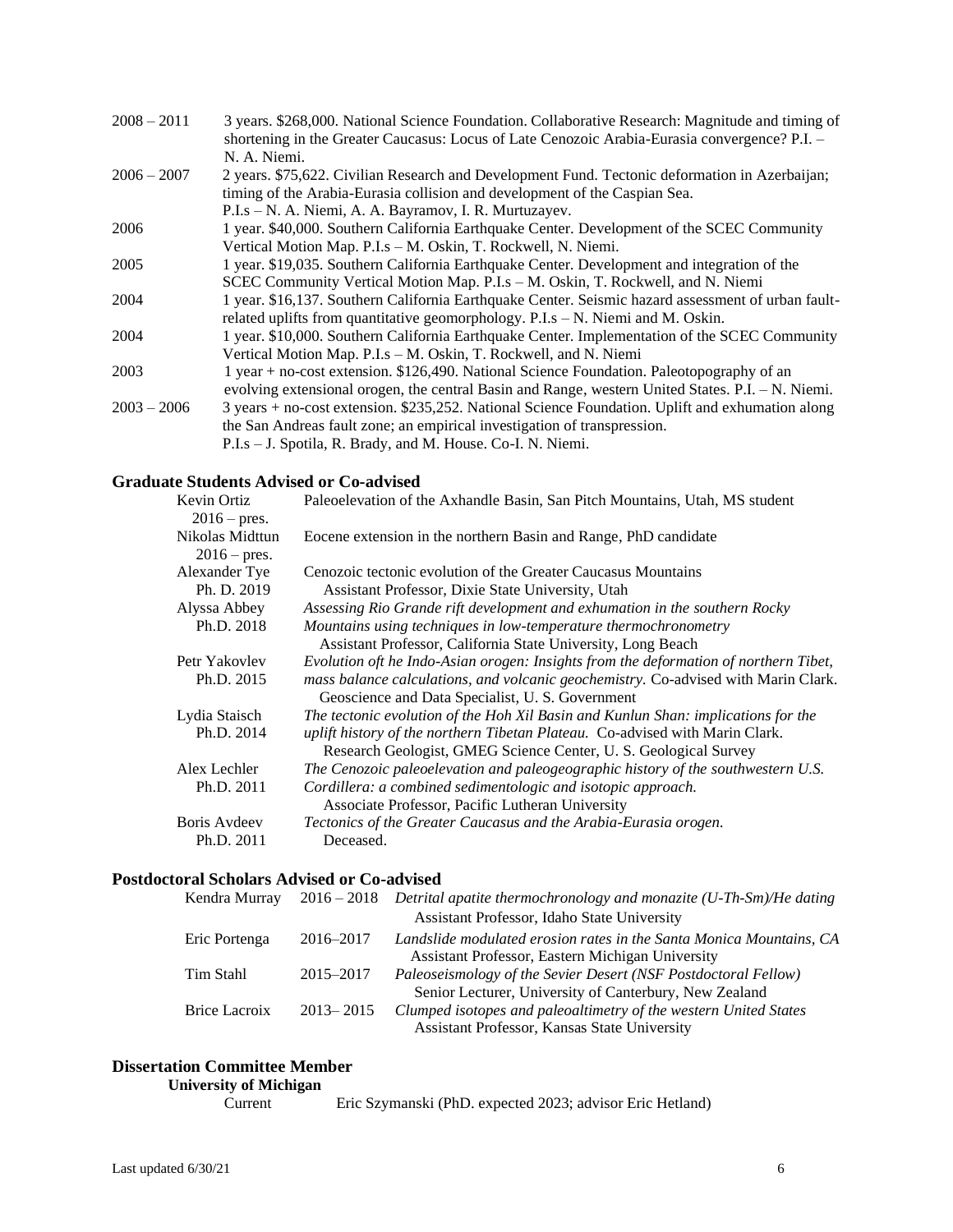|      | Fabian Hardy (Ph.D. expected 2022; advisor Catherine Badgley)             |
|------|---------------------------------------------------------------------------|
|      | Kirk Townsend (PhD. expected 2021; advisor Marin Clark)                   |
| Past | Sarah Brehm (PhD. 2021; advisor Rebecca Lange)                            |
|      | Phoebe Aron (Ph.D. 2021, advisor Chris Poulsen)                           |
|      | Dora Shen (Ph.D. 2020: advisor Chris Poulsen)                             |
|      | Trever Hines (Ph.D. 2017, advisor Eric Hetland)                           |
|      | Richard Fiorella (Ph.D. 2016: advisor Chris Poulsen)                      |
|      | Tara Smiley (Ph.D. 2016, advisor: Catherine Badgely)                      |
|      | Ian Winkelstern (Ph.D. 2016, advisor Kyger Lohmann)                       |
|      | Ran Feng (Ph.D. 2015, advisor: Chris Poulsen)                             |
|      | Will Defliese (Ph.D. 2014, advisor: Kyger Lohmann)                        |
|      | Tim O'Brien (M.S. 2012, advisor: Ben van der Pluijm)                      |
|      | Mathew Domeier (Ph.D. 2011, advisor: Rob Van der Voo)                     |
|      | Alison Duvall (Ph.D. 2011, advisor: Marin Clark)                          |
|      | Nadja Insel (Ph.D. 2010, advisors: Todd Ehlers and Christopher Poulsen)   |
|      | Sarah Rilling (Ph.D. 2009, advisor: Samuel Mukasa)                        |
|      | James Hnat (Ph.D. 2009, advisors: Ben van der Pluijm and Rob Van der Voo) |

#### **External Committee Member**

| Chrissy Ward | Kansas State University (M.S. 2020, advisor Brice Lacroix)         |
|--------------|--------------------------------------------------------------------|
| Dylan Vasey  | University of California, Davis (M.S. 2018 advisor, Eric Cowgill)  |
| Chad Trexler | University of California, Davis (Ph.D. 2018 advisor, Eric Cowgill) |
| Adam Forte   | University of California, Davis (Ph.D. 2012 advisor, Eric Cowgill) |

#### **Undergraduate Students Supervised**

| <b>UROP Students</b>                              |            |
|---------------------------------------------------|------------|
| Joey Pinto                                        | 2019-2020  |
| <b>Senior Thesis Research/Research Assistants</b> |            |
| Christian Banner                                  | 2014 - 201 |

-2020 **Building DEMs from historical aerial photos** 

| Christian Banner<br>Megan Mueller<br>Nattavadee Srisutthiyakorn | $2014 - 2015$<br>2013<br>$2008 - 2010$ | <b>Exhumation of the central Caucasus</b><br>Erosion rates and seismicity in southern California<br>Slip rate on the low-angle Sevier Desert<br>Detachment constrained by geodesy and pluvial |
|-----------------------------------------------------------------|----------------------------------------|-----------------------------------------------------------------------------------------------------------------------------------------------------------------------------------------------|
| Daniel LaLonde                                                  | $2007 - 2008$                          | shoreline deformation<br>Effects of time varying landslide rates on<br>cosmogenic nuclide erosion rates using a<br>numerical simulation.                                                      |

#### **Undergraduate Research Assistants**

| Bianca Gallina   | $2019 - 2020$ |
|------------------|---------------|
| Alex London      | $2017 - 2018$ |
| Megan Hendrick   | $2016 - 2017$ |
| Christian Banner | $2014 - 2015$ |
| Jesse Fenno      | $2014 - 2015$ |
| Andrew Biebuyck  | $2011 - 2013$ |
| David Azzolini   | $2008 - 2009$ |
| Daniel Perez     | 2007          |
|                  |               |

#### **Visiting Scholars Hosted**

Leyi Li, Graduate student, Institute of Earth Environment, C.A.S., Xi'an, 2017 – 2018. Gulam Babayev, (Fulbright Fellow) Professor of Seismology, Geol. Inst. Azerbaijan, 2017 – 2018. Chang Hong, Professor, Institute of Earth Environment, C.A.S., Xi'an, 2014 – 2015. Eric Cowgill, Associate Professor, University of California, Davis, February 2011.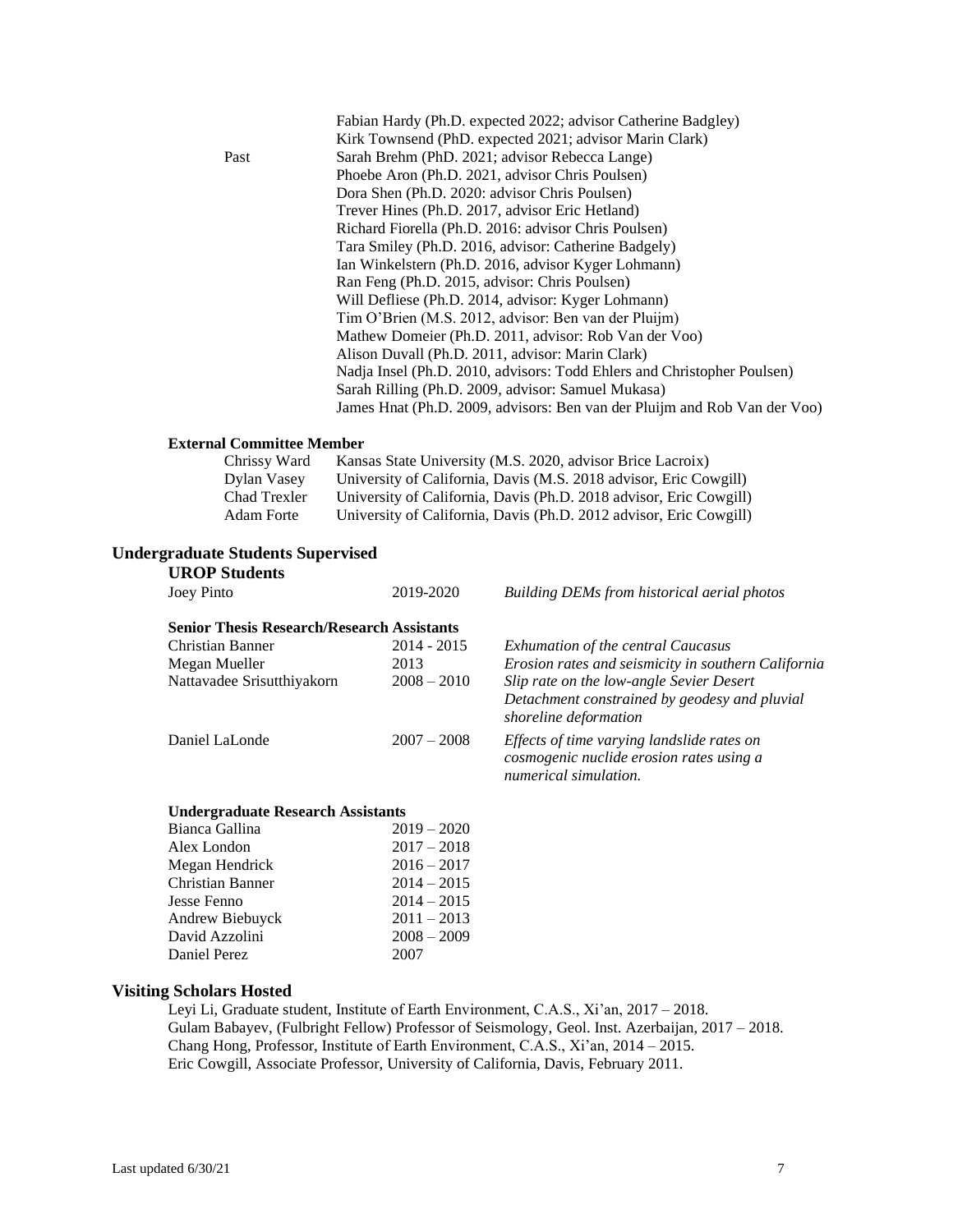#### **Publications**

†Graduate student author ‡Postdoctoral scholar author § Invited

- 65. †Townsend, K., Clark, M., **Niemi, N.**, in review, Initiation, localization, and propagation of reverse faulting at a compressional bend in a continental plate boundary transform system, *Tectonics*.
- 64. Li, L., Farnsworth, A., **Niemi, N.**, Clift, P., Qiang, X., Jin, C., Sun., J., Guan, C., Zhang, P., Peng, L., Miao, Y., An, Z., in review, Uplift of the Tuotuohe Basin since the late Eocene and its paleoenvironmental implications, *National Science Review*.
- 63. Pradel, D., Lobbestael, A., Brooks, C. N., Dobson, R., Marion, N., Oommen, T., Esser, A. J., Athanasopoulos-Zekkos, A., Zekkos, D., Clark, M., Townsend, K., **Niemi, N.**, Midttun, N., Hille, M., in press, The May 19<sup>th</sup> 2020 failure of Edenville Dam near Midland, Michigan, *Proceedings of the Geo-Extreme 2021 Conference, American Society of Civil Engineers*.
- 62. Cooke, M., Breitbart, M., Cooperdock, E. H. G., Levin, N., **Niemi, N.**, Viskupic, K., in press, Exposing the hidden curriculum of graduate school, *Nature Geoscience*.
- 61. †Trexler, C. C., Cowgill, E. C., **Niemi, N. A.**, and Godoladze, T., in review, Tectonostratigraphy and major structures of the Georgian Greater Caucasus: Implications for structural architecture, along-strike continuity, and orogen evolution, *Geosphere.*
- 60. †Midttun, N., and **Niemi, N. A**., in press, Pre-Basin and Range extensional basin development recorded by detrital zircon U-Pb ages in the Eocene-Oligocene Titus Canyon Formation, Death Valley, CA, *Geosphere*.
- 59. Pradel, D., Lobbestael, A., Athanasopoulos-Zekkos, A., Brooks, C., Champagne, C., Clark, M., Dobson, R., Edmonds, D., Esser, A., Gong, W., Hille, M., Manousakis, J., Marion, N., Martin, H., Midttun, N., **Niemi, N.**, Oommen, T., Townsend, K., Yanites, B., Zekkos, D., in press, Edenville and Sanford Dam Failures: Field Reconnaissance Report, *American Society of Civil Engineers Geotechnical Special Publications, v. 327.*
- 58. ‡Portenga, E. W., Clark, M. K., **Niemi, N. A.,** Gallen, S. F., and Caffee, M. W., in revision, Temporal variability of fault slip rates within a complex plate boundary system, *Tectonics*.
- 57. ‡Stahl, T., **Niemi, N. A.**, Delano, J., Wolfe, F., Bunds, M., and Howell, A., 2021, Application of legacy aerial photographs to characterize diffuse deformation in the Drum Mountains fault zone, Basin and Range province, Utah, USA, *Frontiers in Earth Science* v. 8, 600729*,* doi:10.3389/feart.2020.600729.
- 56. Hoareau, G., Crognier, N., Lacroix, B., Auborg, C., Roberts, N., **Niemi, N.,** Branellec, M., Beaudoin, N., Ruiz, I. S., 2021, Conditions of vein formation during the last pulse of shortening in the South Pyrenean Frontal Thrust (Spain) from calcite U-Pb dating and clumped isotopes, *Earth and Planetary Science Letters,* v. 553, 116636, doi:10.1016/j.epsl.2020.116636.
- 55. †Tye, A., **Niemi, N. A.,** Safarov, R., Kadirov, F., Babayev, G., 2020, Sedimentary response to collisional orogeny recorded in detrital zircon provenance of Greater Caucasus foreland basin sediments, *Basin Research, v. 33, p.* doi:10.1111/bre.12499.
- 54. †Staisch, L. M., **Niemi, N. A.,** Clark, M. K. and Chang, H., 2020, The timing of crustal shortening and leftlateral shear in the central East Kunlun Shan: implications for the uplift history of the Tibetan Plateau, *Tectonics,* v. 39, e2020TC006065, doi:10.1029/2020TC006065.
- 53. Lacroix, B., Hughes, J., Lahfid, A., Spangenberg, J.E., Putlitz, B., Ward, C., **Niemi, N.** and Kempton, P.D., 2020. Structure and origin of the gold mineralization in the Nacimiento Block: The Los Burros deposits (Central California), *Ore Geology Reviews*, v. 125, 103668, doi:10.1016/j.oregeorev.2020.103668.
- 52. Zotto, S. C., Moecher, D. P., **Niemi, N. A.,** Thigpen, J. R., Samson, S. D., 2020, Persistence of Grenville dominance in Laurentian detrital zircon age systematics explained by sedimentary recycling: Evidence from detrital zircon double-dating and detrital monazite textures and geochronology, *Geology*, v. 20, p. 792-797, doi:10.1130/G47530.1.
- 51. †Vasey, D., Cowgill, E. S., Roeske, S., **Niemi, N. A**., Godoladze, T., Skhirtladze, I., and Gogoladze, S., 2020, Evolution of the Greater Caucasus basement and formation of the Main Caucasus Thrust, Georgia, *Tectonics*, v. 39, e2019TC005828, doi:10.1029/2019TC005828.
- 50. †Abbey, A. L. and **Niemi, N. A.,** 2020, Perspectives on continental rifting processes from spatiotemporal patterns of faulting and magmatism in the Rio Grande rift, USA, *Tectonics*, v. 39, e2019TC005635, doi:10.1029/2019TC005635.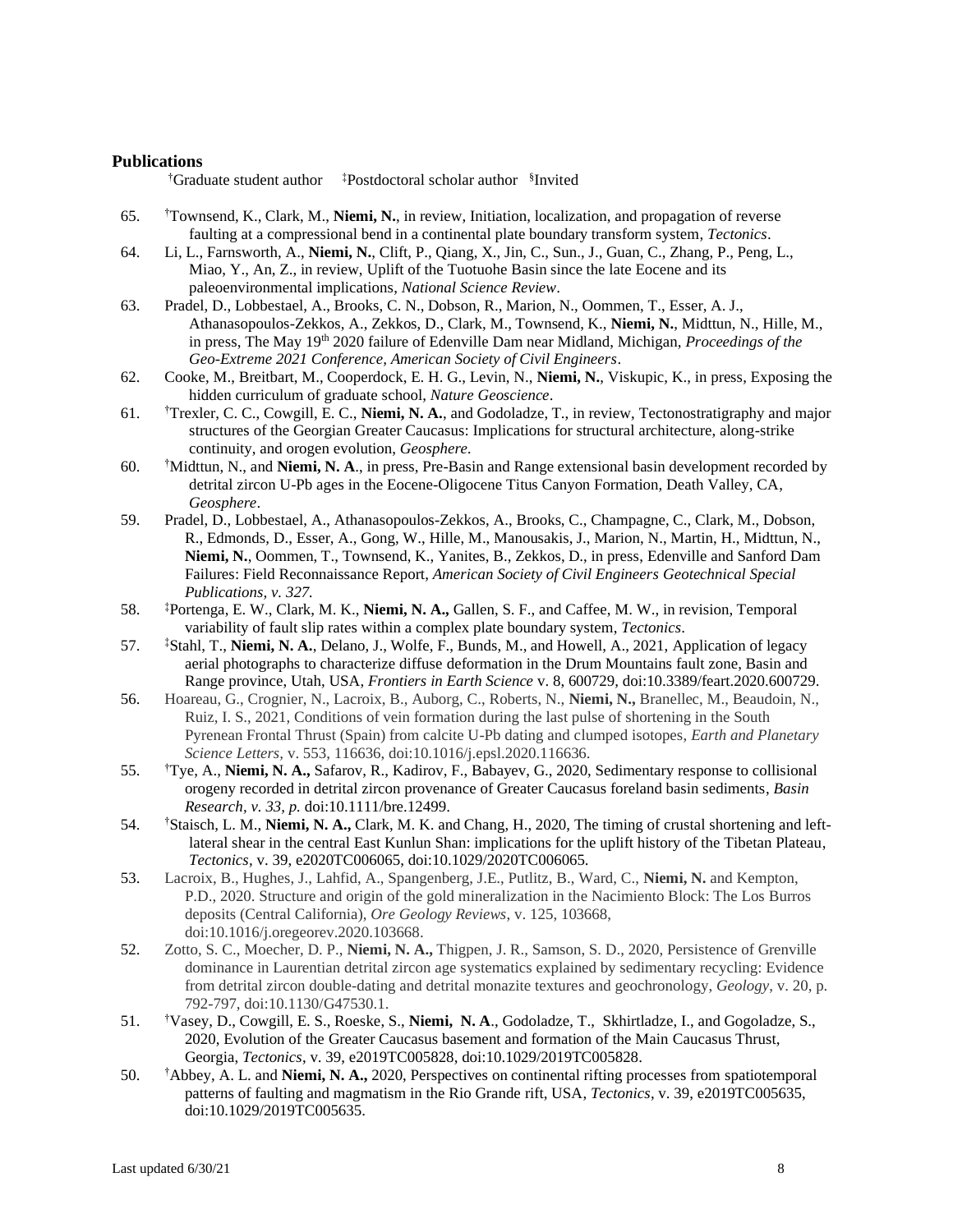- 49. ‡Stahl, T., **Niemi, N. A.**, Bunds, M., Andreini, J., and Wells, J., 2019, Paleoseismic patterns of Quaternary tectonic and magmatic surface deformation in the Sevier Desert, Utah, *Geosphere*, v. 16, p. 435-455, doi:10.1130/GES02156.1.
- 48. †Tye, A. R., Wolf, A. S., and **Niemi, N. A.**, 2019, Bayesian Population Correlation: A probabilistic approach to comparing detrital zircon age distributions, *Chemical Geology*, v. 518, p. 67-78, doi:10.1016/j.chemgeo.2019.03.039.
- 47. †Yakovlev, P. V., Saal, A., Clark, M. K., Chang, H., **Niemi, N. A.**, 2019, The geochemistry of Tibetan lavas: spatial and temporal relationships, tectonic links and geodynamic implications, *Earth and Planetary Science Letters,* v. 520, p. 115-126, doi:10.1016/j.epsl.2019.04.032*.*
- 46. ‡Lacroix, B., and **Niemi, N. A.**, 2018, Investigating the effect of diagenesis on the clumped isotope thermometer: an example from the Green River and Washakie Basins, Wyoming, *Geochimica et Cosmochimica Acta,* v. 247, p. 40-58, doi:10.1016/j.gca.2018.12.016.
- 45. He, P., Hetland, E. A., **Niemi, N. A.**, Wang, Q., Wen, Y., and Ding K., 2018, The 2016 Mw 6.5 Nura earthquake in the Trans Alai range, northern Pamir: Rupture on a back-thrust fault constrained by Sentinel-1A radar interferometry, *Tectonophysics,* v. 749*,* p. 62-71, doi:10.1016/j.tecto.2018.10.025.
- 44. †Abbey, A. L. and **Niemi, N. A.**, 2018, Low-temperature thermochronometric constraints on fault initiation and growth in the northern Rio Grande rift, upper Arkansas River valley, Colorado, *Geology,*  v. 46, p. 627-630, doi:10.1130/G40232.1.
- 43. Cowgill, E., **Niemi, N. A.**, Forte, A.M., Trexler, C., 2018, Relict basin closure and crustal shortening budgets during continental collision: An example from Caucasus sediment provenance: REPLY, *Tectonics*, v. 37, p. 1017-1028, doi:10.1002/2017TC004793.
- 42. †Abbey, A. L., **Niemi, N. A.**, Geissman, J. W., Winkelstern, I. Z., Heizler, M., 2017, Early Cenozoic exhumation and paleotopography in the Arkansas River valley, southern Rocky Mountains, Colorado, *Lithosphere*, v. 10, p. 239-266, doi:10.1130/L673.1.
- 41. **Niemi, N. A.** and Clark, M. K., 2017, Long-term exhumation rates exceed paleoseismic slip rates in the central Santa Monica Mountains, Los Angeles County, California, *Geology*, v. 46, p. 63-66, doi: 10.1130/G39388.1.
- 40. ‡Stahl, T. and **Niemi, N. A.**, 2017, Late Quaternary faulting in the Sevier Desert driven by magmatism, *Scientific Reports,* v. 7, 44372*,* doi:10.1038srep44372*.*
- 39. ‡Gallen, S. F., Clark, M. K., Godt, F. W., Roback, K., and **Niemi, N. A.**, 2017, Application of a rapid response earthquake-triggered landslide model to the 25 April 2015 Mw 7.8 Gorkha earthquake, Nepal, *Tectonophysics*, v. 714-715, p. 173-187, doi:10.1016/j.tecto.2016.10.031.
- 38. Chang, H., Li, L., Molnar, P. and **Niemi, N. A.**, 2016, Activation of a minor graben and pull-apart basin just east of Bukadaban during the 2001 Kunlun Earthquake ( $M_W = 7.8$ ), Bulletin of the Seismological Society of America, v. 106, p. 2922–2926, doi:10.1785/0120160135.
- 37. Cowgill, E. S., Forte, A. M., **Niemi, N. A.**, Avdeev, B., Tye, A., Trexler, C. C., Javakishvirli, Z., Elashvili, M., and Godoladze, T., 2016, Relict basin closure and crustal shortening budgets during continental collision: An example from Caucasus sediment provenance, *Tectonics*, v. 35, p. 2918–2947, doi:10.1002/2016TC004295.
- 36. †Staisch, L. M., **Niemi, N. A.**, Clark, M. K., Chang, H., 2016, Eocene to late Oligocene history of crustal shortening within the Hoh Xil Basin and implications for the uplift history of the northern Tibetan Plateau, *Tectonics*, v. 35, p. 862–895, doi:10.1002/2015TC003972.
- 35. Mumladze, T., Forte, A. M., Cowgill, E., Trexler, C. C., **Niemi, N. A.**, Yıkılmaz, M. B. and Kellogg, L. H., 2015, Subducted, detached and torn slabs beneath the Greater Caucasus, *GeoResJ*, v. 5, p. 36-46, doi:10.1016/j.grj.2014.09.004.
- 34. †Staisch, L. M., **Niemi, N. A.**, Chang, H., Clark, M. K., Rowley, D. B. and Currie, B., 2014, A Cretaceous-Eocene depositional age for the Fenghuoshan Group, Hoh Xil Basin: Implications for the tectonic evolution of the northern Tibet Plateau, *Tectonics*, v. 33, p. 281-301, doi: 10.1002/2013TC003367.
- 33. **Niemi, N. A.**, Buscher, J. T., Spotila, J. A., House, M. A., Kelley, S. A., 2013, Insights from lowtemperature thermochronometry into transpressional deformation and crustal exhumation along the San Andreas fault in the western Transverse Ranges, California, *Tectonics,* v. 32, p. 1602-1622, doi: 10.1002/2013TC003377.
- 32. †Lechler, A. R. **Niemi, N. A.**, ‡Hren, M. T., and Lohmann, K. C, 2013, Paleoelevation estimates for the northern and central proto-Basin and Range from carbonate clumped isotope thermometry, *Tectonics*, v. 32, p. 1-22, doi: 10.1002/tect.20016.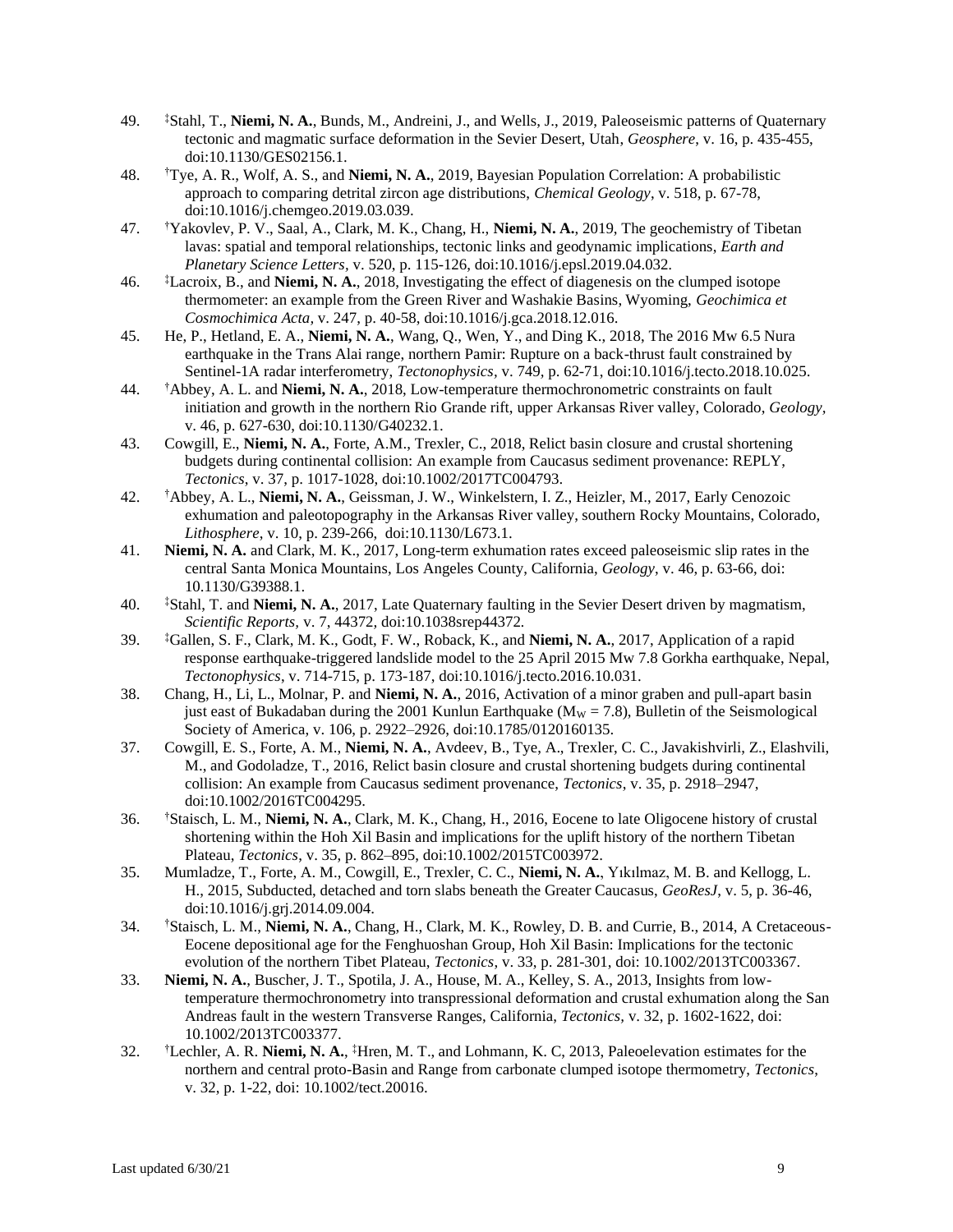- 31. **Niemi, N. A.**, 2013, Detrital zircon age distributions as a discriminator of tectonic versus fluvial transport; an example from the Death Valley extended terrane: *Geosphere*, v. 9, p. 126-137, doi:10.1130/GES00820.
- 30. **Niemi, N. A.**, 2012, Geologic Map of the Central Grapevine Mountains, Inyo County, California, and Esmeralda and Nye Counties, Nevada: *Geological Society of America Digital Map and Chart Series* 12, 1:48,000, 28 p. text, doi: 10.1130/2012.DMCH012.
- 29. ‡Verdel, C., van der Pluijm, B. A., and **Niemi, N. A.**, 2012, Variation of illite/muscovite <sup>40</sup>Ar/<sup>39</sup>Ar age spectra during progressive low-grade metamorphism: An example from the US Cordillera, *Contributions to Mineralogy and Petrology*, v. 164, p. 521-536.
- 28. †Lechler A. R. and **Niemi, N. A.**, 2012, The influence of snow sublimation on the isotopic composition of spring and surface waters in the southwestern US: implications for stable isotope-based paleoaltimetry and hydrologic studies, *Geological Society of America Bulletin*, v. 124, no. 3-4, p. 318–334.
- 27. †Lechler, A. R. and **Niemi, N. A.**, 2011, Controls on the spatial variability of modern meteoric  $\delta^{18}$ O: empirical constraints from the western US and east Asia and implications for stable isotope studies, *American Journal of Science*, v. 311, p. 664- 700.
- 26. ‡Verdel, C., **Niemi, N.**, and van der Pluijm, B. A., 2011, Variations in the illitemuscovite transition related to metamorphic conditions and detrital muscovite content: Insight from the Paleozoic passive margin of the S.W. US, *Journal of Geology*, v. 119, p. 419-437.
- 25. ‡Verdel, C., **Niemi, N.**, and van der Pluijm, B. A., 2011, Thermochronology of the Salt Spring fault: Constraints on the evolution of the South Virgin-White Hills detachment system, Nevada and Arizona, USA, *Geosphere,* v. 7, p. 774-784.30\_Niemi
- 24. †Avdeev, B. **Niemi, N. A.**, and Clark, M. K., 2011, Doing more with less: Bayesian estimation of erosion models with detrital thermochronometric data, *Earth and Planetary Science Letters*, v. 305, p. 385-395.
- 23. †Avdeev, B. and **Niemi, N. A.**, 2011, Rapid Pliocene exhumation of the central Greater Caucasus constrained by low-temperature thermochronometry, *Tectonics,* v. 30, TC2009, doi:10.1029/2010TC002808.
- 22. †Lechler, A. R. and **Niemi, N. A.**, 2011, Sedimentologic and isotopic constraints on the Paleogene paleogeography and paleotopography of the southern Sierra Nevada, California, *Geology*, v. 39, p. 379–382.
- 21. Mahan, K. H., Guest, B., Wernicke, B., and **Niemi, N. A.**, 2009, Low-temperature thermochronologic constraints on the kinematic history and spatial extent of the Eastern California shear zone, *Geosphere*, v. 5, p. 483-495, doi: 10.1130/GES00226.1.
- 20. Hill, E., Davis, J., Elosogui, P., Wernicke, B., Malikowski, E., and Niemi, N., 2009, Characterization of site-specific GPS errors using a short-baseline network of braced monuments at Yucca Mountain, southern Nevada, *Journal of Geophysical Research,* v. 114, B11402, doi:10.1029/2008JB006027.
- 19. Wernicke, B., Davis, J. L., **Niemi, N. A.**, Luffi, P. and Bisnath, S., 2008, Active megadetachment beneath the Cordilleran orogen, *Journal of Geophysical Research*, v. 113, doi:10.1029/ 2007JB005375.
- 18. **Niemi, N. A.**, Oskin, M. and Rockwell, T. K., 2008, The Southern California Earthquake Center Geologic Vertical Motion Database, *Geochemistry, Geophysics, Geosystems*, doi:2008GC002017.
- 17. Renik, B., Christie-Blick, N., Troxel, B. W., Wright, L. A. and **Niemi, N. A.**, 2008, Re-evaluation of the middle Miocene Eagle Mountain Formation, with implications for extreme extension across the Death Valley region, California, *Journal of Sedimentary Research*, v. 78, p. 199–219.
- 16. Spotila, J. A., House, M. A., **Niemi, N. A.**, Brady, R. A., Oskin, M. and Buscher, J. T., 2008, Patterns of bedrock uplift along the San Andreas fault and implications for mechanisms of transpression *in* Till, A., Roeske, S., Foster, D., and Sample, J., eds., Uplift and extension along continental strike-slip faults, Geological Society of America Special Paper 434, p. 15–34.
- 15. Plesch, A., Shaw, J. H., Benson, C., Bryant, W. A., Carena, S., Cooke, M., Dolan, J., Fuis, G., Gath, E., Grant, L., Hauksson, E., Jordan, T., Kamerling, M., Legg, M., Lindvall, S., Magistrale, H., Nicholson, C., **Niemi, N.**, Oskin, M., Perry, S., Planansky, G., Rockwell, T., Shearer, P., Sorlien, C., Suss, M. P.,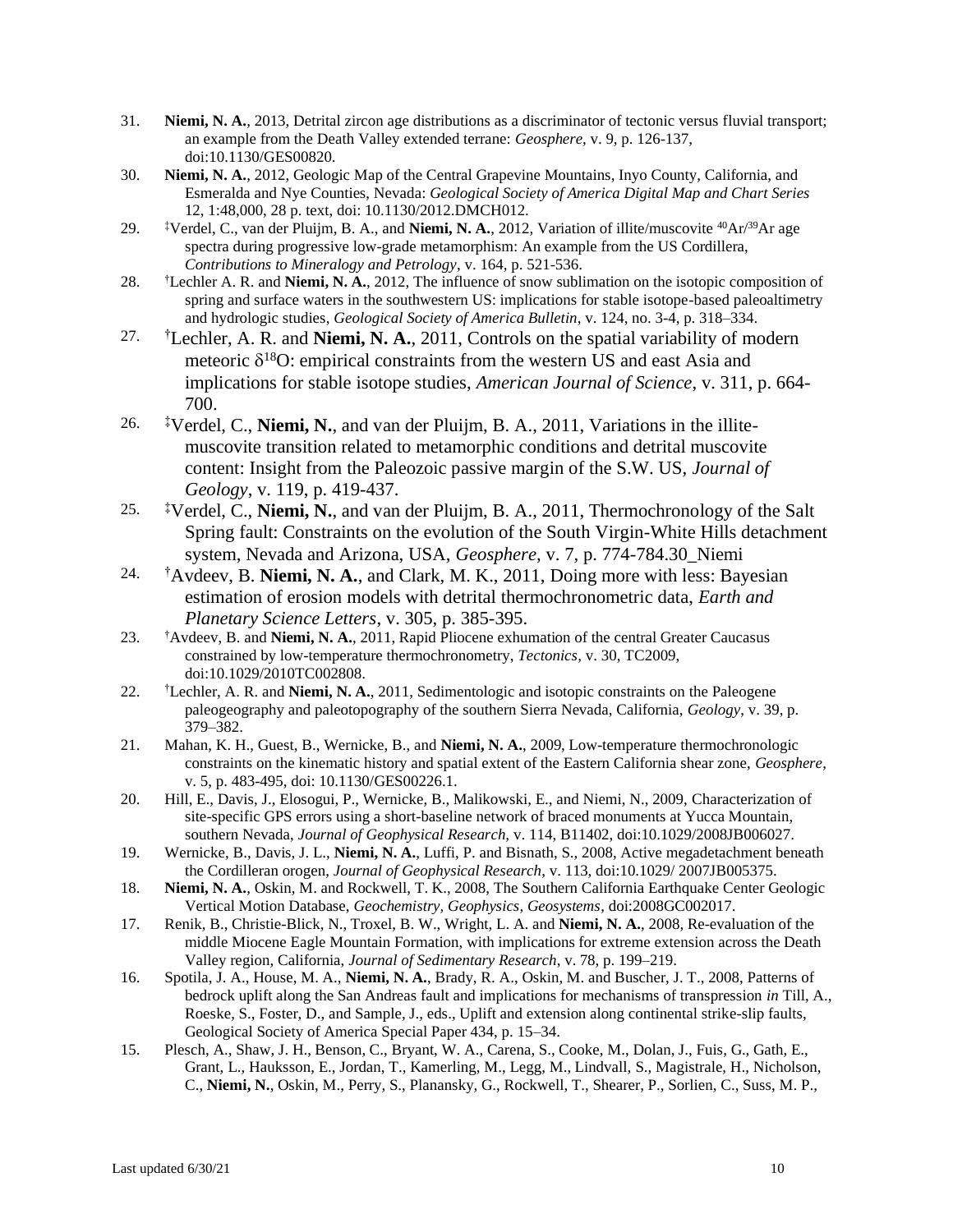Suppe, J., Treiman, J. and Yeats, R., 2007, Community Fault Model (CFM) for Southern California, *Bulletin of the Seismological Society of America*, v. 97, p. 1793–1802.

- 14. Spotila, J. A., **Niemi, N.**, Brady, R., House, M., Buscher, J. and Oskin, M., 2007, Long-term continental deformation associated with transpressive plate motion: the San Andreas fault, *Geology*, v. 35, p. 967– 970.
- 13. Guest, B., **Niemi, N.**, and Wernicke, B., 2007, Stateline fault system, Eastern California shear zone: amount and rate of late Cenozoic slip, *Geological Society of America Bulletin*, v. 119, p. 1337–1347.
- 12. Davis, J. L., Wernicke, B. P., Bisnath, S., **Niemi, N. A.**, and Elósegui, P., 2006, Subcontinental-scale crustal velocity changes along the Pacific–North America plate boundary: *Nature*, v. 441, p. 1131– 1134, doi:10.1038/nature04781.
- 11. **Niemi, N. A.**, Oskin, M., Burbank, D.W., Heimsath, A. M., and Gabet, E. J., 2005, Effects of bedrock landslides on cosmogenically determined erosion rates: *Earth and Planetary Science Letters*, v. 237, p. 480 – 498, doi:10.1016/j.epsl.2005.07.009.
- 10. Wernicke, B., Davis, J. L., Bennett, R. A., Normandeau, J. E., Friedrich, A. M., and **Niemi, N. A.**, 2004, Tectonic implications of a dense continuous GPS velocity field at Yucca Mountain, Nevada: *Journal of Geophysical Research*, v. 109, B12404, doi:10.1029/2003JB002832.
- 9. **Niemi, N. A.**, Wernicke, B. P., Friedrich, A. M., Simons, M., Bennett, R. A., and Davis, J. L., 2004, BARGEN continuous GPS data across the eastern Basin and Range province, and implications for fault system dynamics: *Geophysical Journal International*, v. 159, p. 842–862, doi:10.1111/j.1365- 246X.2004.02454.x.
- 8. Bennett, R. A., Wernicke, B. P., **Niemi, N. A.**, Friedrich, A. M., and Davis, J. L., 2003, Contemporary strain rates in the northern Basin and Range province from BARGEN continuous GPS data: *Tectonics,*  v. 22, n. 2, p. 1008, doi:10.1029/2001TC001355.
- 7. Friedrich, A. M., Wernicke, B. P., **Niemi, N. A.**, Bennett, R. A., and Davis, J. L., 2003, Comparison of geodetic and geologic data from the Wasatch region, Utah, and implications for the spectral character of earth deformation at periods of ten to ten million years: *Journal of Geophysical Research*, v. 108, n. B4, p. 2199, doi:10.1029/2001JB000682.
- 6. Spotila, J. A., House, M. A., Blythe, A. E., **Niemi, N. A.**, and Bank, G. C., 2002, Controls on the erosion and geomorphic evolution of the San Bernardino and San Gabriel Mountains, southern California, *in* Barth, A., ed., *Crustal Evolution of the Southwestern United States*: Boulder, Colorado, Geological Society of America Special Paper 365, p. 205-230.
- 5. **Niemi, N. A.**, Wernicke, B. P., Brady, R. J., Saleeby, J. B., and Dunne, G. C., 2001, Distribution and provenance of the middle Miocene Eagle Mountain Formation, and implications for regional kinematic analysis of the Basin and Range province: *Geological Society of America Bulletin*, v. 113, p. 419–442.
- 4. Brady, R. J., Wernicke, B. P., and **Niemi, N. A.**, 2000, Reconstruction of Basin and Range extension and westward motion of the Sierra Nevada block, *in* Lageson, D. R., Peters, S. G., and Lahren, M. M., eds., *Great Basin and Sierra Nevada*: Boulder, Colorado, Geological Society of America Field Guide 2, p. 75–96.
- 3. Wernicke, B. P., Friedrich, A. M., **Niemi, N. A.**, Bennett, R. A., and Davis, J. L., 2000, A 'broadband' perspective on the dynamics of plate boundary fault systems from the Basin and Range Geodetic Network (BARGEN) and geologic data: *GSA Today*, v. 10, n. 11, p. 1–7.
- 2. **Niemi, N. A.**, Wernicke, B. P., Brady, R. J., Saleeby, J. B., and Dunne, G. C., 1999, Magnitude and timing of extreme continental extension, central Death Valley, California, *U. S. Geological Survey Open-file report 99-153,* p. 31–32.
- 1. Wernicke, B., Davis, J. L., Bennett, R. A., Elósegui, P., Abolins, M. A., Brady, R. J., **Niemi, N. A.**, and Snow, J. K., 1998, Anomalous strain accumulation in the Yucca Mountain area, Nevada: *Science*, v. 279, p. 2096–2100.

#### **Commentaries, Non-Peer-Reviews Publications, Contributed Datasets**

- 3. **Niemi, N. A.**, Stahl, T. A., and Bunds, M., 2021, Structure-from-Motion Digital Surface Model of Drum Mountains fault scarps, Millard County, Utah. Distributed by Open Topography, doi:10.5069/G9125QT8
- 2. §Geissman, J. W., Faccenna, C., and **Niemi, N. A.**, 2014, An update on Tectonics, *Eos*, v. 95, p. 382, doi: 10.1002/2014EO420009.
- 1. §**Niemi, N. A.**, 2014, Geomorphology: Quake, rubble and roll (News & Views), *Nature Geoscience*, v. 7, p. 859-860.